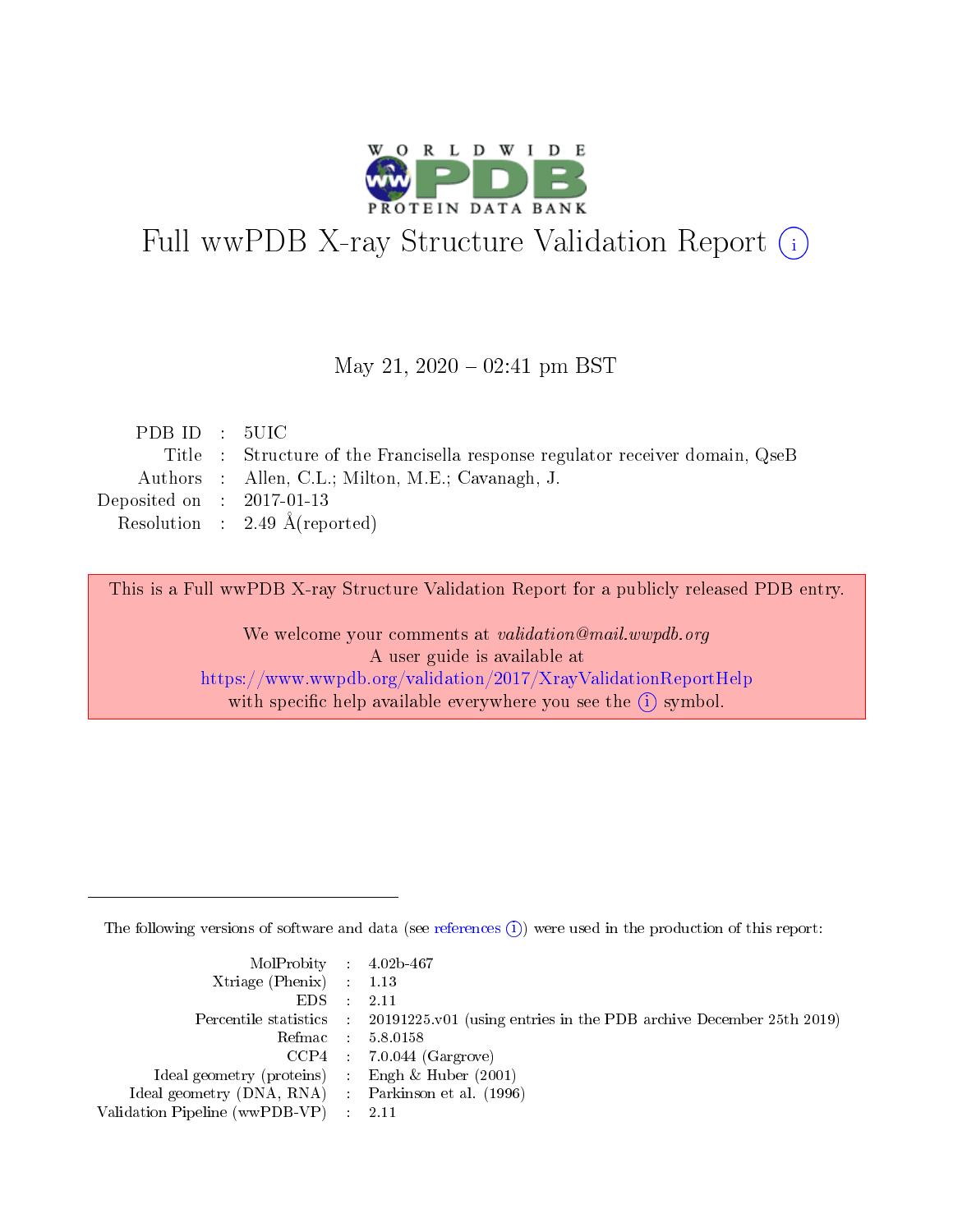# 1 [O](https://www.wwpdb.org/validation/2017/XrayValidationReportHelp#overall_quality)verall quality at a glance  $(i)$

The following experimental techniques were used to determine the structure: X-RAY DIFFRACTION

The reported resolution of this entry is 2.49 Å.

Percentile scores (ranging between 0-100) for global validation metrics of the entry are shown in the following graphic. The table shows the number of entries on which the scores are based.



| Metric                | Whole archive<br>$(\#\mathrm{Entries})$ | Similar resolution<br>$(\#\text{Entries},\,\text{resolution}\,\,\text{range}(\textup{\AA}))$ |  |  |
|-----------------------|-----------------------------------------|----------------------------------------------------------------------------------------------|--|--|
| $R_{free}$            | 130704                                  | $5857(2.50-2.46)$                                                                            |  |  |
| Clashscore            | 141614                                  | $6594(2.50-2.46)$                                                                            |  |  |
| Ramachandran outliers | 138981                                  | 6469 $(2.50-2.46)$                                                                           |  |  |
| Sidechain outliers    | 138945                                  | 6471 $(2.50-2.46)$                                                                           |  |  |
| RSRZ outliers         | 127900                                  | $5738(2.50-2.46)$                                                                            |  |  |

The table below summarises the geometric issues observed across the polymeric chains and their fit to the electron density. The red, orange, yellow and green segments on the lower bar indicate the fraction of residues that contain outliers for  $>=3, 2, 1$  and 0 types of geometric quality criteria respectively. A grey segment represents the fraction of residues that are not modelled. The numeric value for each fraction is indicated below the corresponding segment, with a dot representing fractions  $\epsilon=5\%$  The upper red bar (where present) indicates the fraction of residues that have poor fit to the electron density. The numeric value is given above the bar.

| Mol | ${\rm Chain \mid Length}$ | Quality of chain |    |     |
|-----|---------------------------|------------------|----|-----|
|     | 144                       | 2%<br>81%        |    | 17% |
|     | 44                        | 8%<br>77%        | 6% | 16% |

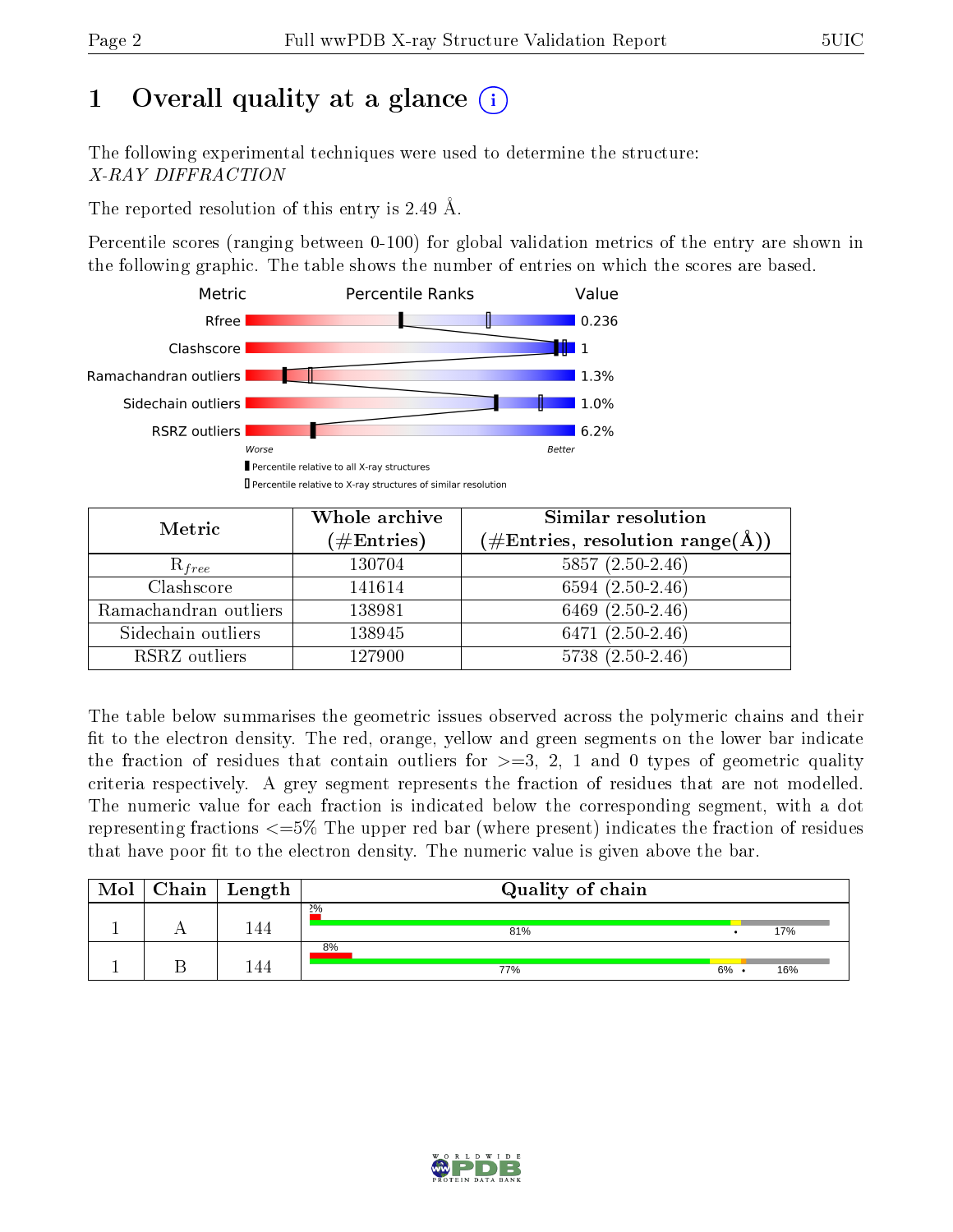# 2 Entry composition (i)

There are 2 unique types of molecules in this entry. The entry contains 3908 atoms, of which 1992 are hydrogens and 0 are deuteriums.

In the tables below, the ZeroOcc column contains the number of atoms modelled with zero occupancy, the AltConf column contains the number of residues with at least one atom in alternate conformation and the Trace column contains the number of residues modelled with at most 2 atoms.

| Mol |  | Chain   Residues |             | Atoms |               |  |            | ZeroOcc   AltConf   Trace |  |  |
|-----|--|------------------|-------------|-------|---------------|--|------------|---------------------------|--|--|
|     |  | 120              | Total C H N |       |               |  | $\bigcirc$ |                           |  |  |
|     |  | 1928             | 595         |       | 994 162 175 2 |  |            |                           |  |  |
|     |  | 121              | Total C H N |       |               |  |            |                           |  |  |
|     |  | 1940             | 599         | 998   | 163           |  |            |                           |  |  |

Molecule 1 is a protein called Two-component response regulator.

| Chain              | Residue      | Modelled                | Actual | Comment        | Reference  |
|--------------------|--------------|-------------------------|--------|----------------|------------|
| A                  | $-17$        | $\overline{\text{GLY}}$ |        | expression tag | UNP A0Q7W8 |
| $\boldsymbol{A}$   | $-16$        | <b>SER</b>              |        | expression tag | UNP A0Q7W8 |
| А                  | $-15$        | <b>HIS</b>              |        | expression tag | UNP A0Q7W8 |
| $\bf{A}$           | $-14$        | <b>MET</b>              |        | expression tag | UNP A0Q7W8 |
| $\boldsymbol{A}$   | $\mbox{-}13$ | ALA                     |        | expression tag | UNP A0Q7W8 |
| $\boldsymbol{A}$   | $-12$        | <b>SER</b>              |        | expression tag | UNP A0Q7W8 |
| $\bf{A}$           | $-11$        | MET                     |        | expression tag | UNP A0Q7W8 |
| $\bf{A}$           | $-10$        | <b>THR</b>              |        | expression tag | UNP A0Q7W8 |
| $\bf{A}$           | $-9$         | <b>GLY</b>              |        | expression tag | UNP A0Q7W8 |
| $\bf{A}$           | $-8$         | $\overline{\text{GLY}}$ |        | expression tag | UNP A0Q7W8 |
| $\boldsymbol{A}$   | $-7$         | <b>GLN</b>              |        | expression tag | UNP A0Q7W8 |
| $\bf{A}$           | $-6$         | <b>GLN</b>              |        | expression tag | UNP A0Q7W8 |
| $\overline{A}$     | $-5$         | MET                     |        | expression tag | UNP A0Q7W8 |
| $\bf{A}$           | $-4$         | <b>GLY</b>              |        | expression tag | UNP A0Q7W8 |
| $\overline{\rm A}$ | $-3$         | $AR\bar{G}$             |        | expression tag | UNP A0Q7W8 |
| $\bf{A}$           | $-2$         | <b>ASP</b>              |        | expression tag | UNP A0Q7W8 |
| $\boldsymbol{A}$   | $-1$         | PRO                     |        | expression tag | UNP A0Q7W8 |
| $\overline{A}$     | $\theta$     | <b>ASN</b>              |        | expression tag | UNP A0Q7W8 |
| $\, {\bf B}$       | $-17$        | <b>GLY</b>              |        | expression tag | UNP A0Q7W8 |
| $\, {\bf B}$       | $-16$        | <b>SER</b>              |        | expression tag | UNP A0Q7W8 |
| $\, {\bf B}$       | $-15$        | <b>HIS</b>              |        | expression tag | UNP A0Q7W8 |
| $\boldsymbol{B}$   | $-14$        | <b>MET</b>              |        | expression tag | UNP A0Q7W8 |
| $\, {\bf B}$       | $-13$        | ALA                     |        | expression tag | UNP A0Q7W8 |
| $\, {\bf B}$       | $-12$        | <b>SER</b>              |        | expression tag | UNP A0Q7W8 |
| $\, {\bf B}$       | $-11$        | MET                     |        | expression tag | UNP A0Q7W8 |

There are 36 discrepancies between the modelled and reference sequences:

Continued on next page...

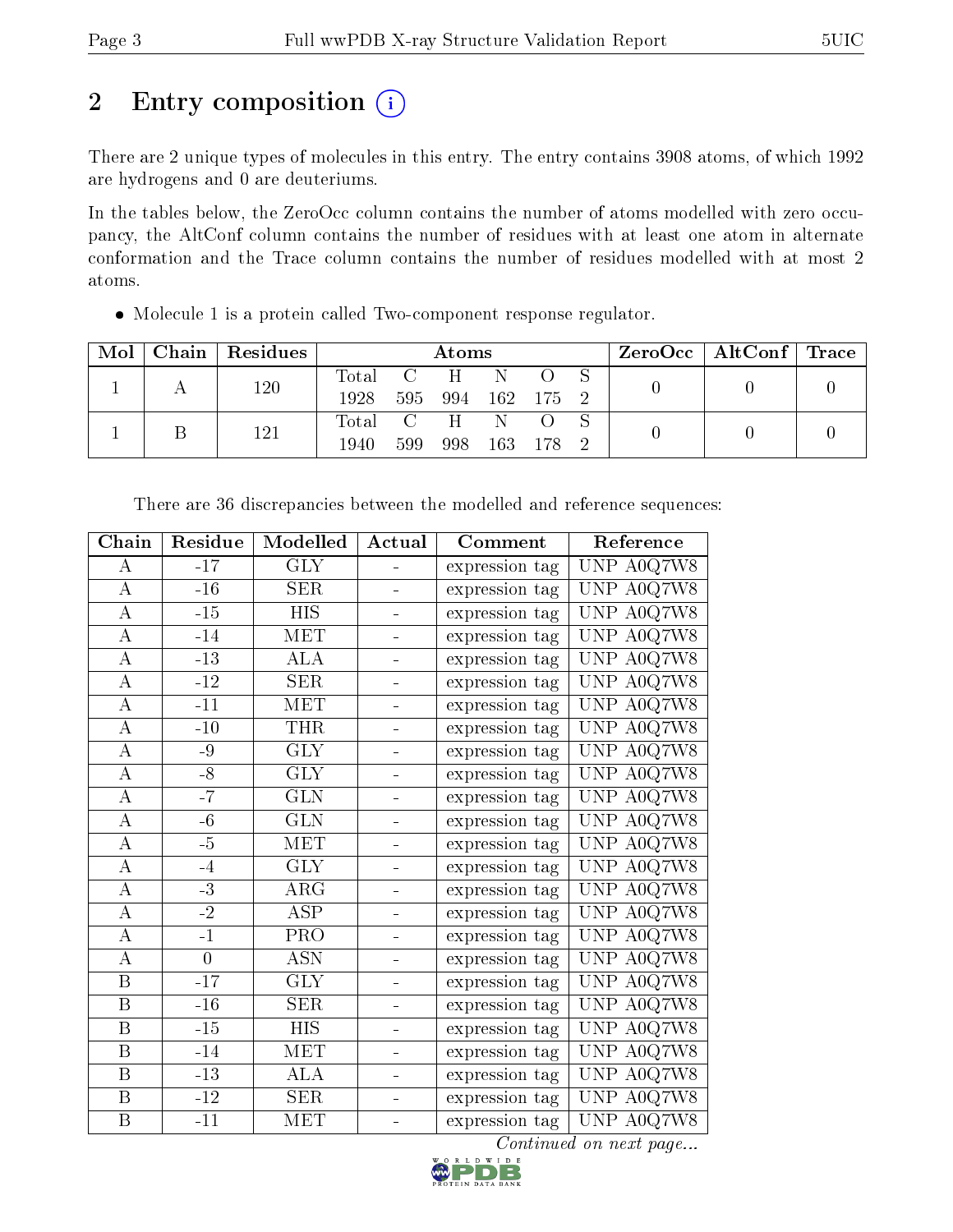| Chain | Residue | Modelled   | Actual | Comment        | Reference  |
|-------|---------|------------|--------|----------------|------------|
| В     | $-10$   | <b>THR</b> |        | expression tag | UNP A0Q7W8 |
| В     | -9      | <b>GLY</b> |        | expression tag | UNP A0Q7W8 |
| B     | $-8$    | <b>GLY</b> |        | expression tag | UNP A0Q7W8 |
| B     | $-7$    | <b>GLN</b> |        | expression tag | UNP A0Q7W8 |
| В     | $-6$    | <b>GLN</b> |        | expression tag | UNP A0Q7W8 |
| В     | $-5$    | MET        |        | expression tag | UNP A0Q7W8 |
| В     | $-4$    | <b>GLY</b> |        | expression tag | UNP A0Q7W8 |
| В     | $-3$    | $\rm{ARG}$ |        | expression tag | UNP A0Q7W8 |
| В     | $-2$    | ASP        |        | expression tag | UNP A0Q7W8 |
| В     | $-1$    | <b>PRO</b> |        | expression tag | UNP A0Q7W8 |
| B     | 0       | <b>ASN</b> |        | expression tag | UNP A0Q7W8 |
|       |         |            |        |                |            |

Continued from previous page...

 $\bullet\,$  Molecule 2 is water.

|  | Mol   Chain   Residues | Atoms                | ZeroOcc   AltConf |
|--|------------------------|----------------------|-------------------|
|  |                        | Total O<br>19<br>-19 |                   |
|  |                        | Total                |                   |



RLDWIDE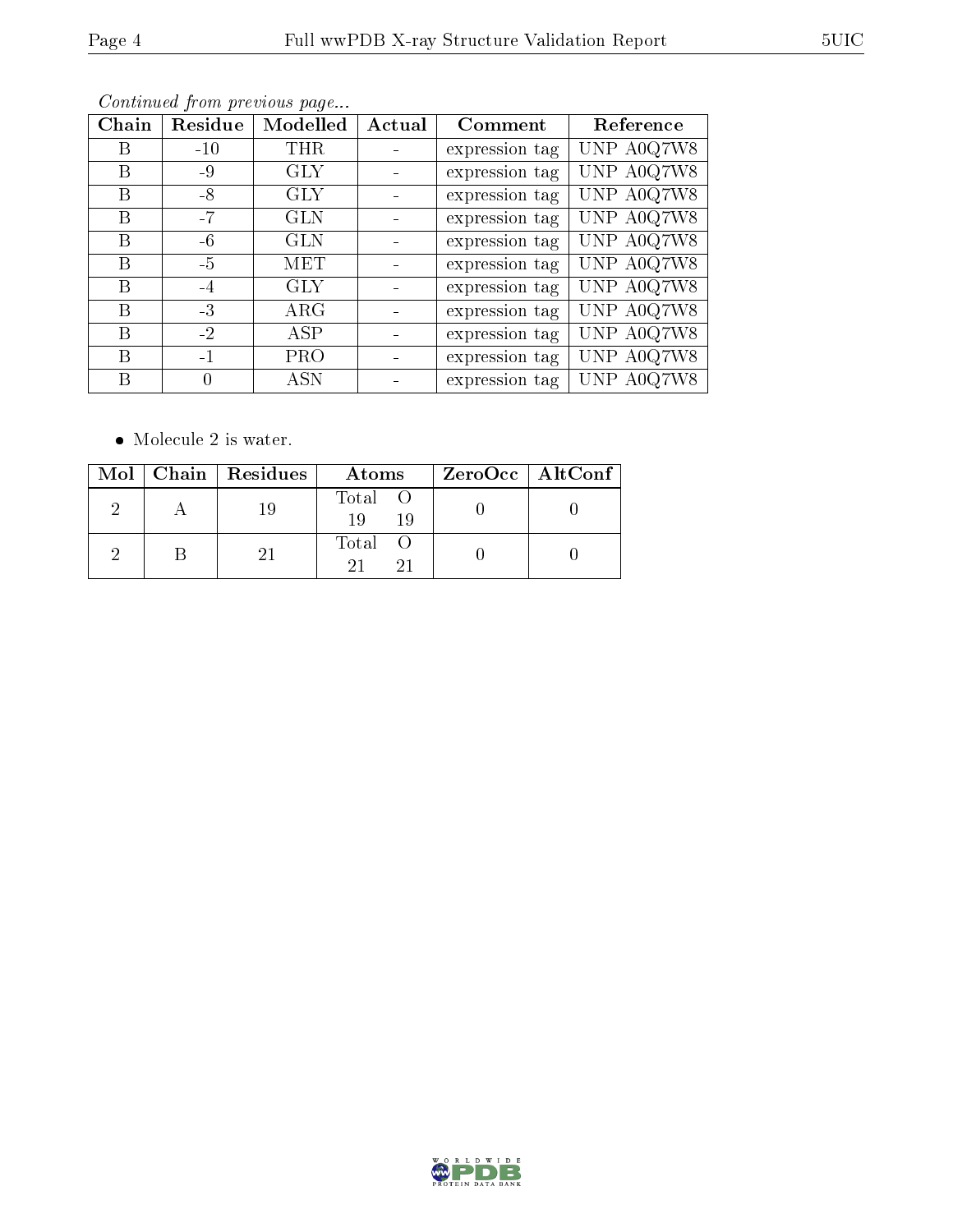# 3 Residue-property plots  $(i)$

These plots are drawn for all protein, RNA and DNA chains in the entry. The first graphic for a chain summarises the proportions of the various outlier classes displayed in the second graphic. The second graphic shows the sequence view annotated by issues in geometry and electron density. Residues are color-coded according to the number of geometric quality criteria for which they contain at least one outlier: green  $= 0$ , yellow  $= 1$ , orange  $= 2$  and red  $= 3$  or more. A red dot above a residue indicates a poor fit to the electron density (RSRZ  $> 2$ ). Stretches of 2 or more consecutive residues without any outlier are shown as a green connector. Residues present in the sample, but not in the model, are shown in grey.

• Molecule 1: Two-component response regulator



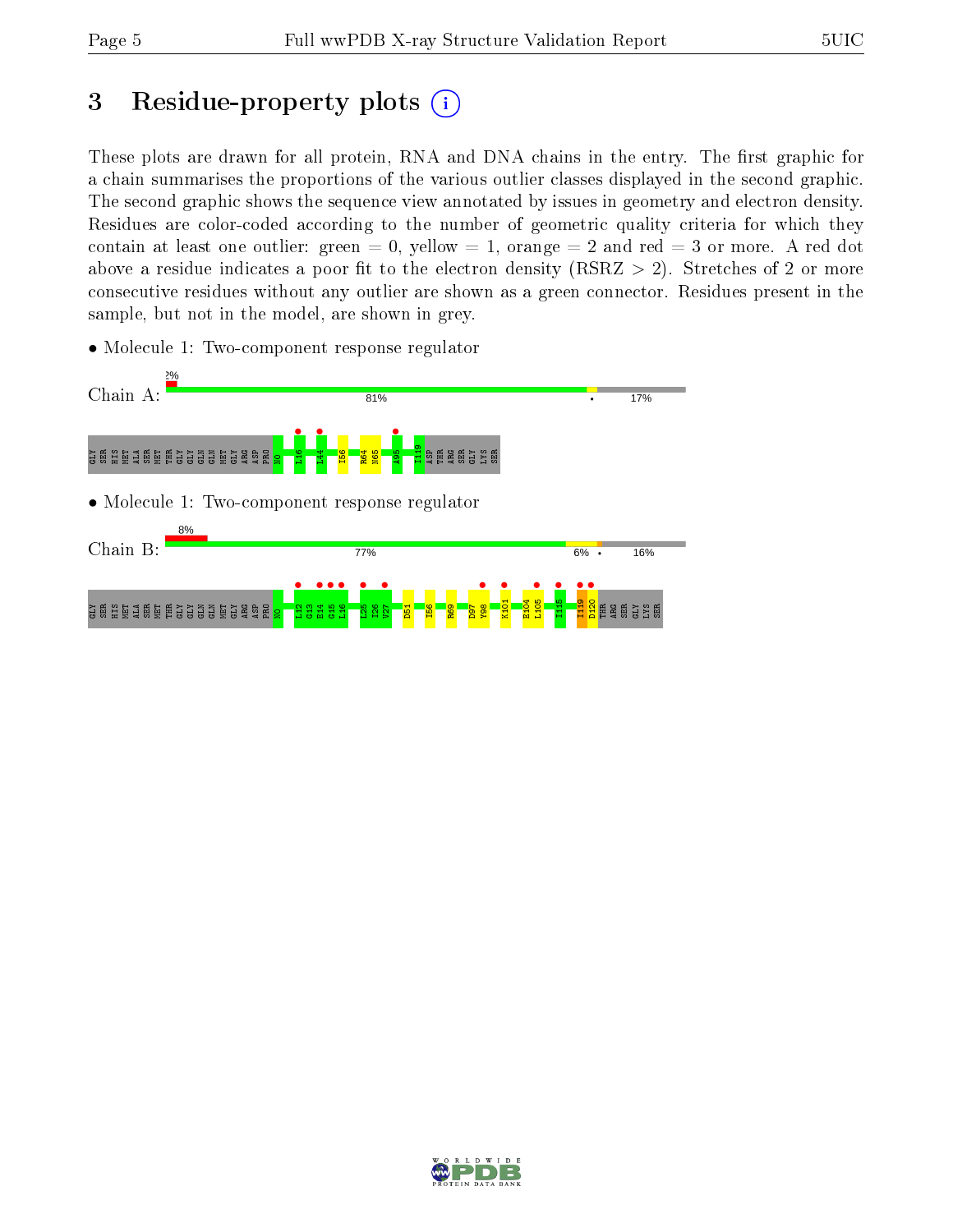# 4 Data and refinement statistics  $(i)$

| Property                                                                | Value                                            | Source     |
|-------------------------------------------------------------------------|--------------------------------------------------|------------|
| Space group                                                             | P 41 21 2                                        | Depositor  |
| Cell constants                                                          | 47.74Å<br>47.74Å<br>191.79Å                      | Depositor  |
| a, b, c, $\alpha$ , $\beta$ , $\gamma$                                  | $90.00^{\circ}$ $90.00^{\circ}$<br>$90.00^\circ$ |            |
| Resolution $(A)$                                                        | $38.25 - 2.49$                                   | Depositor  |
|                                                                         | $38.25 - 2.49$                                   | <b>EDS</b> |
| % Data completeness                                                     | $98.6(38.25-2.49)$                               | Depositor  |
| (in resolution range)                                                   | $98.6(38.25-2.49)$                               | <b>EDS</b> |
| $R_{merge}$                                                             | 0.12                                             | Depositor  |
| $\mathrm{R}_{sym}$                                                      | (Not available)                                  | Depositor  |
| $\langle I/\sigma(I) \rangle^{-1}$                                      | $13.28$ (at $2.48\text{\AA})$                    | Xtriage    |
| Refinement program                                                      | PHENIX 1.11.1 2575                               | Depositor  |
|                                                                         | 0.225<br>0.238<br>$\sim$                         | Depositor  |
| $R, R_{free}$                                                           | $0.226$ ,<br>0.236                               | DCC        |
| $\mathcal{R}_{free}$ test set                                           | 398 reflections $(4.76\%)$                       | wwPDB-VP   |
| Wilson B-factor $(A^2)$                                                 | 55.2                                             | Xtriage    |
| Anisotropy                                                              | 0.484                                            | Xtriage    |
| Bulk solvent $k_{sol}(\mathrm{e}/\mathrm{A}^3),\,B_{sol}(\mathrm{A}^2)$ | $0.43$ , 52.0                                    | <b>EDS</b> |
| L-test for twinning <sup>2</sup>                                        | $< L >$ = 0.49, $< L2$ = 0.33                    | Xtriage    |
| Estimated twinning fraction                                             | No twinning to report.                           | Xtriage    |
| $F_o, F_c$ correlation                                                  | 0.94                                             | <b>EDS</b> |
| Total number of atoms                                                   | 3908                                             | wwPDB-VP   |
| Average B, all atoms $(A^2)$                                            | 71.0                                             | wwPDB-VP   |

Xtriage's analysis on translational NCS is as follows: The largest off-origin peak in the Patterson function is 10.03% of the height of the origin peak. No significant pseudotranslation is detected.

<sup>&</sup>lt;sup>2</sup>Theoretical values of  $\langle |L| \rangle$ ,  $\langle L^2 \rangle$  for acentric reflections are 0.5, 0.333 respectively for untwinned datasets, and 0.375, 0.2 for perfectly twinned datasets.



<span id="page-5-1"></span><span id="page-5-0"></span><sup>1</sup> Intensities estimated from amplitudes.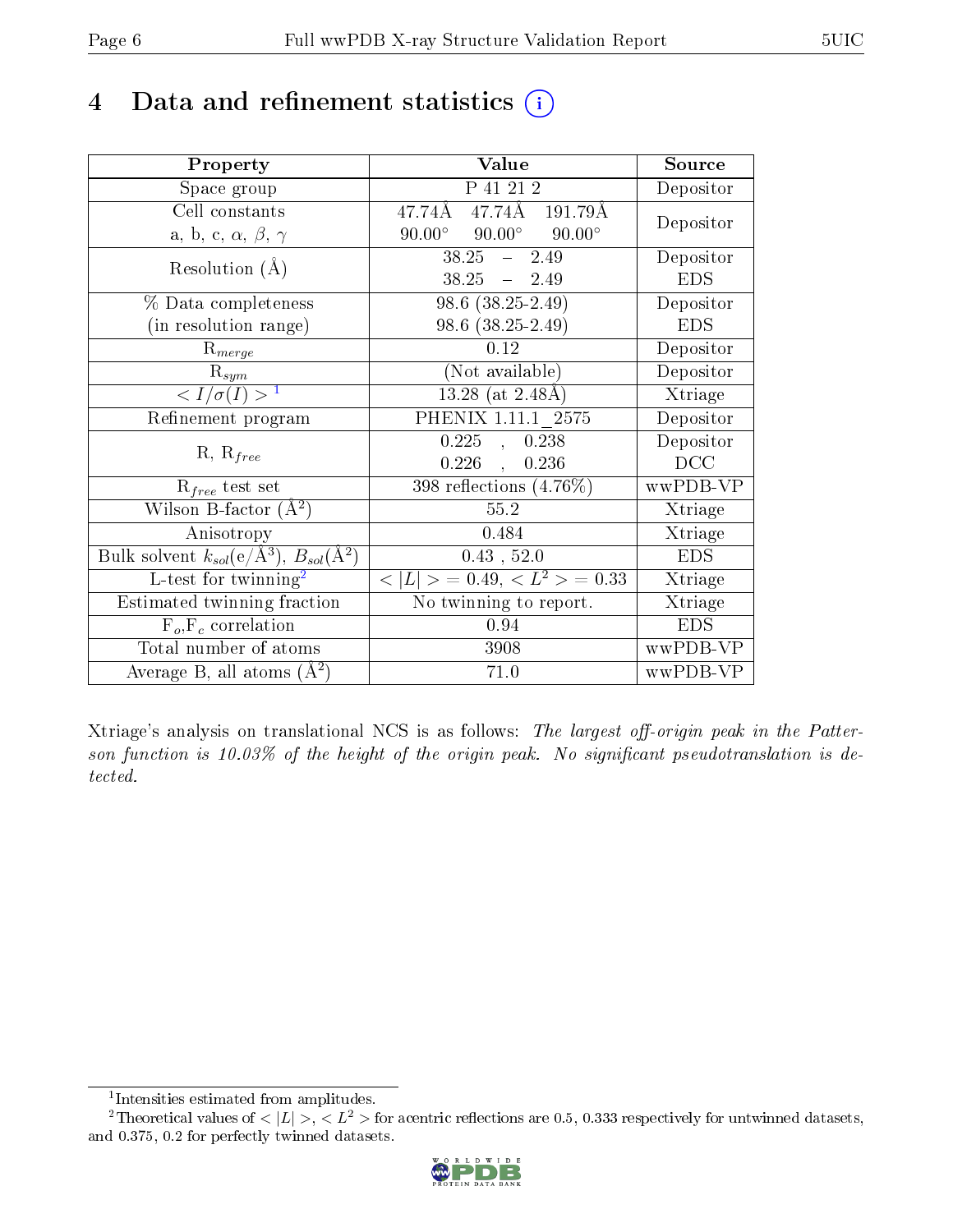# 5 Model quality  $(i)$

### 5.1 Standard geometry  $(i)$

The Z score for a bond length (or angle) is the number of standard deviations the observed value is removed from the expected value. A bond length (or angle) with  $|Z| > 5$  is considered an outlier worth inspection. RMSZ is the root-mean-square of all Z scores of the bond lengths (or angles).

| Mol | Chain |      | Bond lengths                 | Bond angles |                 |  |
|-----|-------|------|------------------------------|-------------|-----------------|--|
|     |       | RMSZ | $\vert \# \vert Z \vert > 5$ | RMSZ        | # $ Z  > 5$     |  |
|     |       | 0.25 | 0/941                        | 0.46        | 0/1267          |  |
|     | R     | 0.25 | 0/949                        | 0.47        | 0/1278          |  |
| AH  | Αll   | 0.25 | 1890                         | 0.47        | $^{\prime}2545$ |  |

There are no bond length outliers.

There are no bond angle outliers.

There are no chirality outliers.

There are no planarity outliers.

### 5.2 Too-close contacts  $(i)$

In the following table, the Non-H and H(model) columns list the number of non-hydrogen atoms and hydrogen atoms in the chain respectively. The H(added) column lists the number of hydrogen atoms added and optimized by MolProbity. The Clashes column lists the number of clashes within the asymmetric unit, whereas Symm-Clashes lists symmetry related clashes.

| Mol |      | $\mid$ Chain $\mid$ Non-H $\mid$ H(model) $\mid$ H(added) |          | Clashes   Symm-Clashes |
|-----|------|-----------------------------------------------------------|----------|------------------------|
|     | 934  | 994                                                       | 996      |                        |
|     | 942  | 998                                                       | $1000\,$ |                        |
|     |      |                                                           |          |                        |
|     |      |                                                           |          |                        |
|     | 1916 | 1992                                                      | 1996     |                        |

The all-atom clashscore is defined as the number of clashes found per 1000 atoms (including hydrogen atoms). The all-atom clashscore for this structure is 1.

All (5) close contacts within the same asymmetric unit are listed below, sorted by their clash magnitude.

| Atom-1                   | Atom-2                                            | Interatomic<br>distance $(A)$ | <b>Clash</b><br>overlap $(A)$ |  |
|--------------------------|---------------------------------------------------|-------------------------------|-------------------------------|--|
| 1 - R - 51 - A SP - OD 1 | $1 \cdot R \cdot 101 \cdot I \cdot Y S \cdot N Z$ | റി                            | .69                           |  |

Continued on next page...

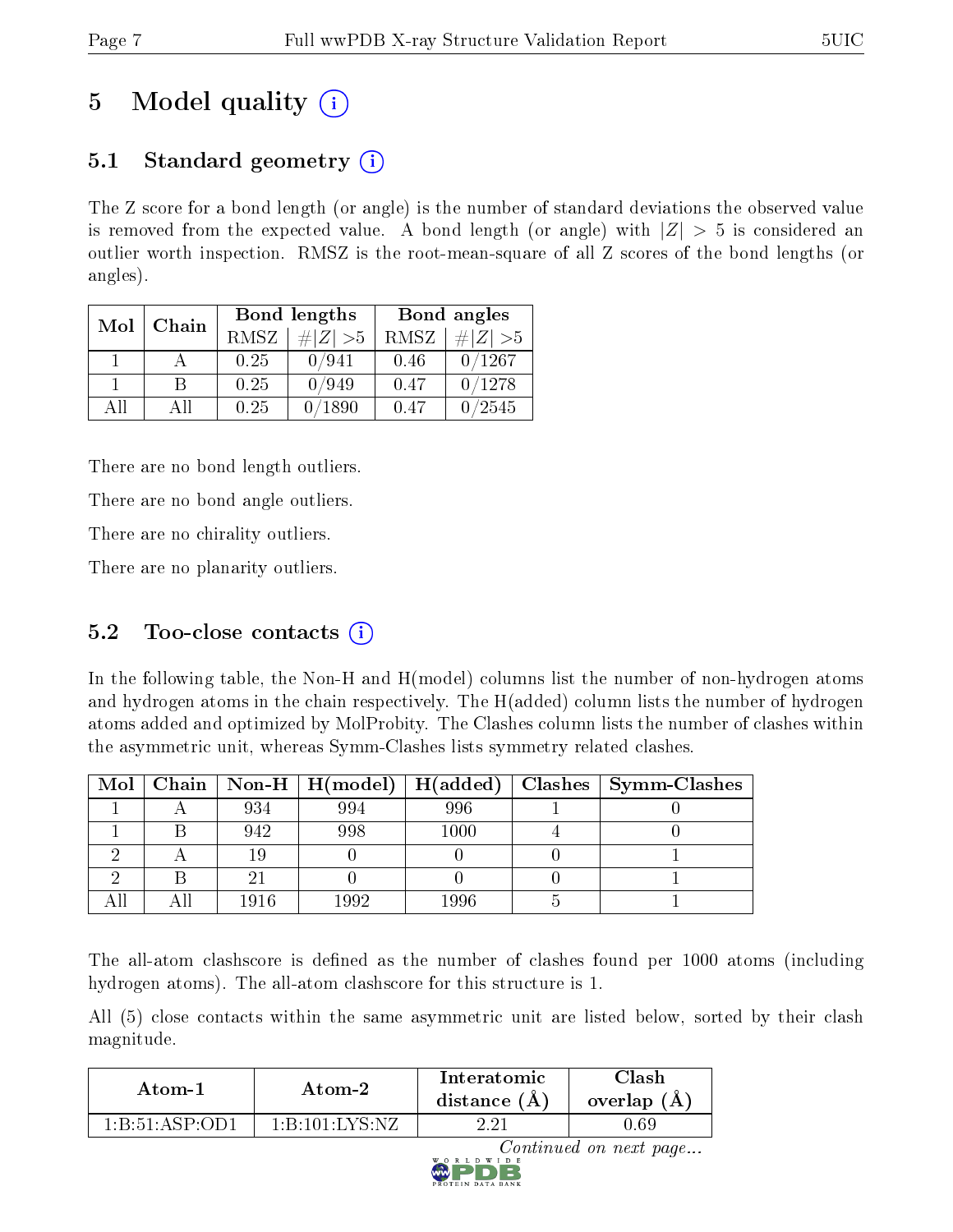| Atom-1           | Atom-2              | Interatomic<br>distance $(A)$ | Clash<br>overlap $(A)$ |
|------------------|---------------------|-------------------------------|------------------------|
| 1: A:64:ARG:NH2  | 1: A:65: ASN:OD1    | 2.38                          | 0.56                   |
| 1:B:119:ILE:HG12 | 1:B:120:ASP:H       | 176                           | 0.51                   |
| 1: B:97: ASP:OD1 | 1:B:98:TYR:N        | 246                           | 0.48                   |
| 1:B:104:GLU:N    | 1: B: 104: GLU: OE1 | 2.51                          | 0.43                   |

Continued from previous page...

All (1) symmetry-related close contacts are listed below. The label for Atom-2 includes the symmetry operator and encoded unit-cell translations to be applied.

| Atom-1        | Atom-2                       | Interatomic<br>distance $(A)$ | Clash<br>overlap $(A)$ |
|---------------|------------------------------|-------------------------------|------------------------|
| 2:A:219:HOH:O | $\perp$ 2:B:221:HOH:O[5 555] | 2.18                          |                        |

### 5.3 Torsion angles (i)

#### 5.3.1 Protein backbone (i)

In the following table, the Percentiles column shows the percent Ramachandran outliers of the chain as a percentile score with respect to all X-ray entries followed by that with respect to entries of similar resolution.

The Analysed column shows the number of residues for which the backbone conformation was analysed, and the total number of residues.

| Mol | Chain | Analysed                      | Favoured | Allowed  | $\mid$ Outliers | Percentiles |
|-----|-------|-------------------------------|----------|----------|-----------------|-------------|
|     |       | $118/144$ (82\%)   113 (96\%) |          | $4(3\%)$ | $1(1\%)$        | 33<br>19    |
|     |       | $119/144$ (83\%)   113 (95\%) |          | $4(3\%)$ | $2(2\%)$        | 14          |
| All | All   | $237/288$ (82\%)   226 (95\%) |          | $8(3\%)$ | $3(1\%)$        | 12<br>19    |

All (3) Ramachandran outliers are listed below:

| Mol | Chain | Res | Type |
|-----|-------|-----|------|
|     |       | 119 |      |
|     |       | 56  |      |
|     |       |     |      |

#### 5.3.2 Protein sidechains  $(i)$

In the following table, the Percentiles column shows the percent sidechain outliers of the chain as a percentile score with respect to all X-ray entries followed by that with respect to entries of similar resolution.

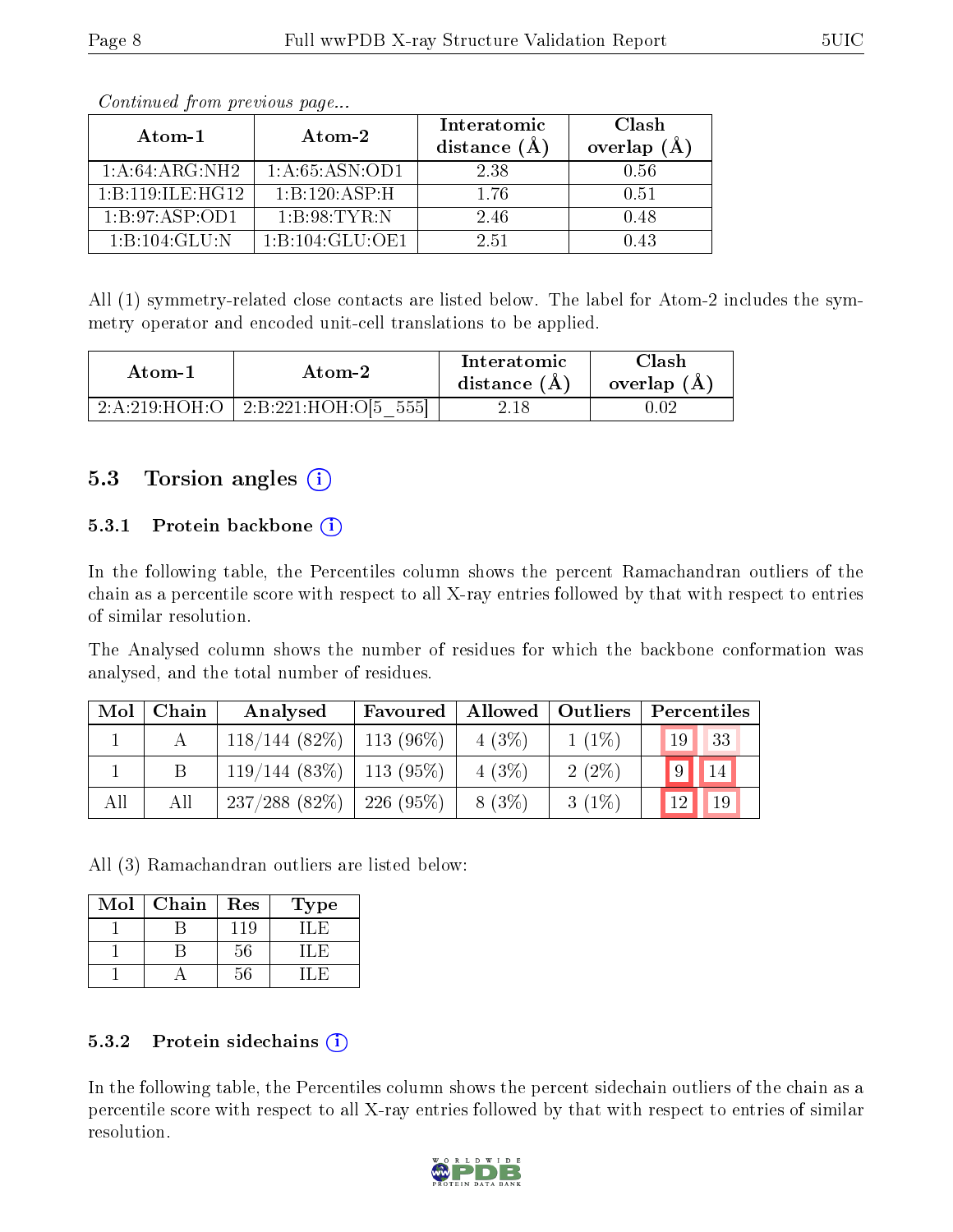| Mol | Chain | Analysed         | Rotameric   Outliers |          | Percentiles               |
|-----|-------|------------------|----------------------|----------|---------------------------|
|     |       | $101/119$ (85%)  | $101(100\%)$         |          | 100<br>$\blacksquare$ 100 |
|     |       | $102/119$ (86\%) | $100(98\%)$          | $2(2\%)$ | 77<br>55 <sub>1</sub>     |
| All | All   | $203/238$ (85\%) | $201(99\%)$          | 2(1%)    | 89<br>76                  |

The Analysed column shows the number of residues for which the sidechain conformation was analysed, and the total number of residues.

All (2) residues with a non-rotameric sidechain are listed below:

| Mol | Chain | Res | Type  |
|-----|-------|-----|-------|
|     |       | 69  | A R G |
|     |       |     |       |

Some sidechains can be flipped to improve hydrogen bonding and reduce clashes. There are no such sidechains identified.

#### 5.3.3 RNA (i)

There are no RNA molecules in this entry.

#### 5.4 Non-standard residues in protein, DNA, RNA chains (i)

There are no non-standard protein/DNA/RNA residues in this entry.

#### 5.5 Carbohydrates (i)

There are no carbohydrates in this entry.

#### 5.6 Ligand geometry  $(i)$

There are no ligands in this entry.

### 5.7 [O](https://www.wwpdb.org/validation/2017/XrayValidationReportHelp#nonstandard_residues_and_ligands)ther polymers (i)

There are no such residues in this entry.

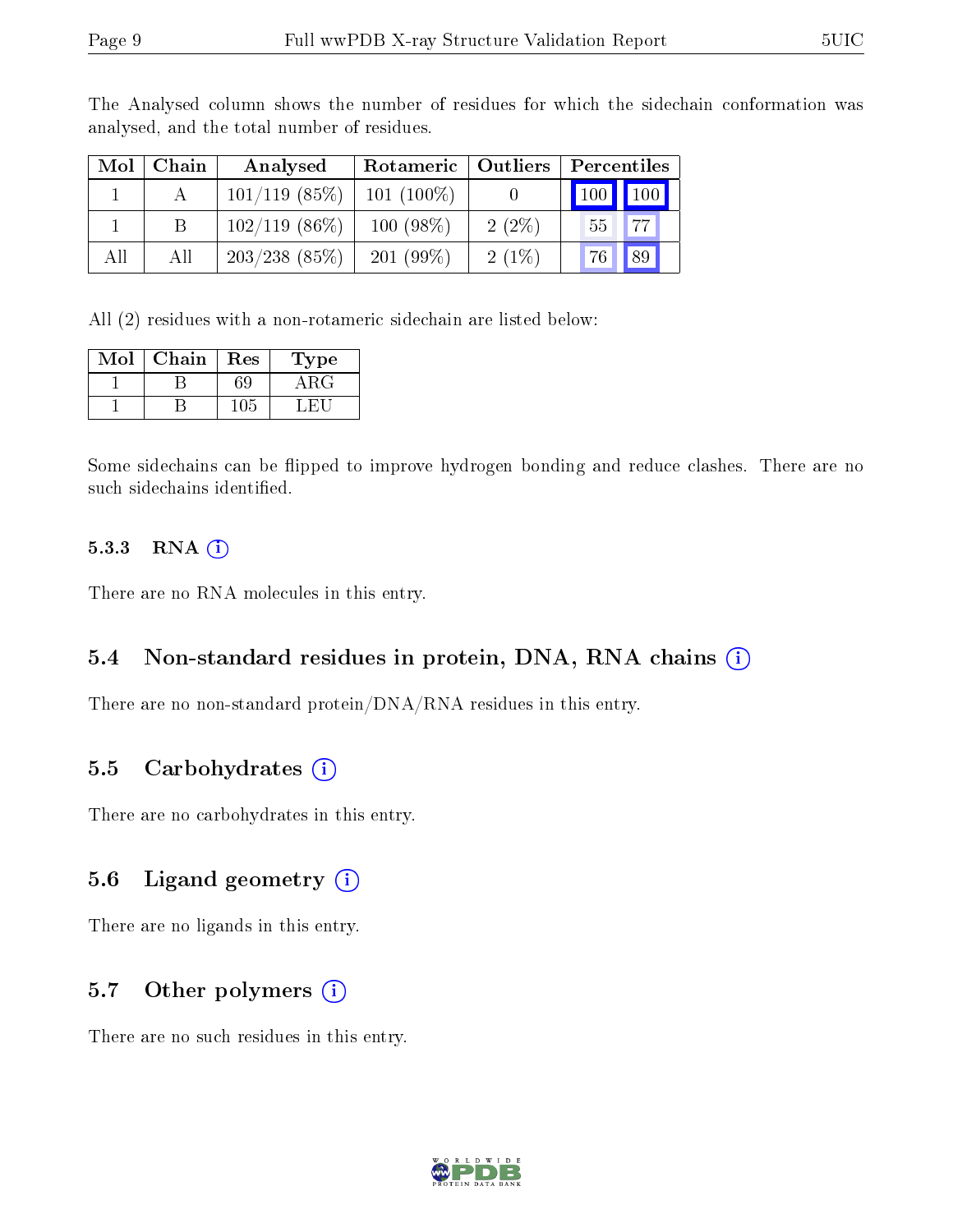### 5.8 Polymer linkage issues (i)

There are no chain breaks in this entry.

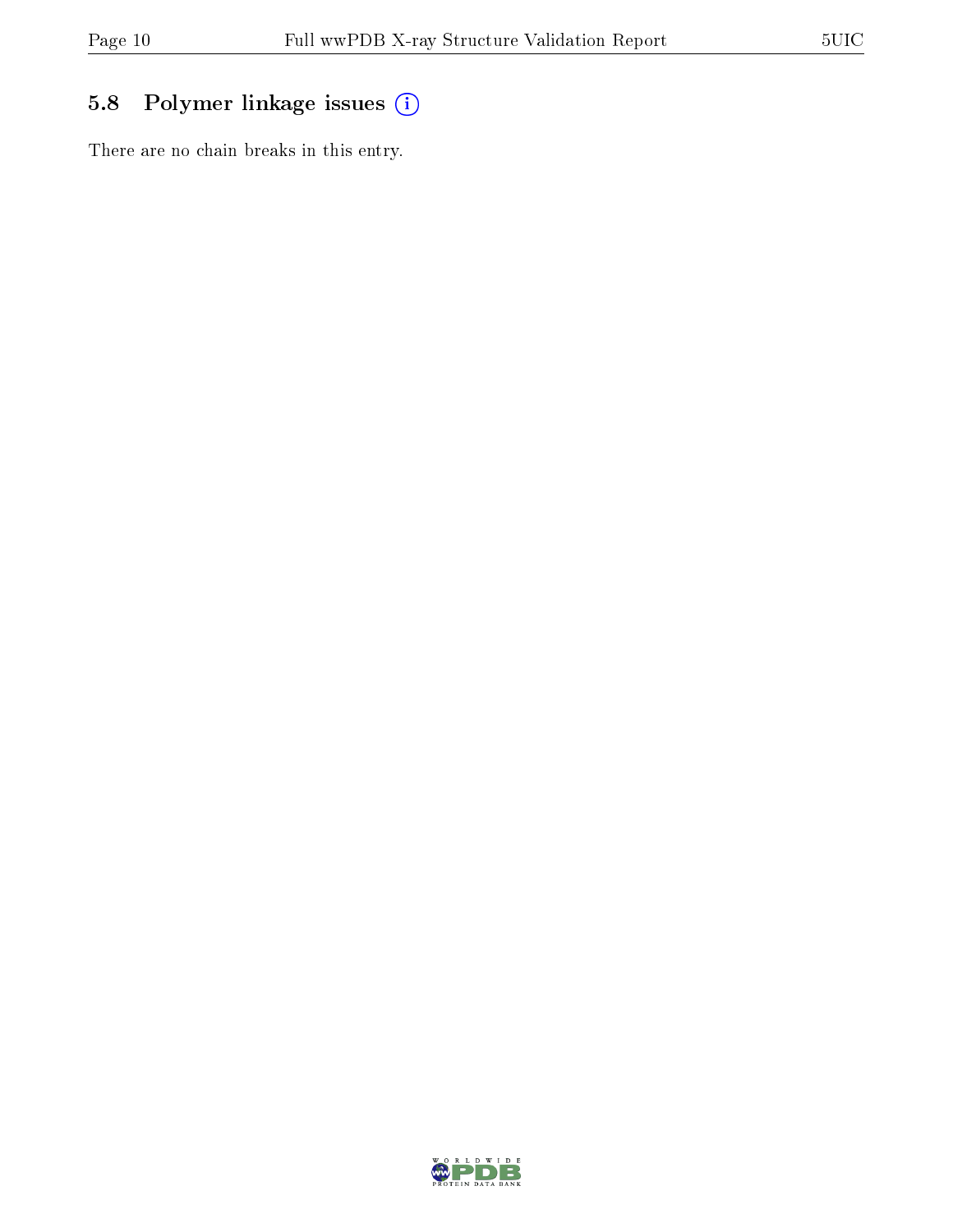## 6 Fit of model and data  $(i)$

### 6.1 Protein, DNA and RNA chains  $(i)$

In the following table, the column labelled  $#RSRZ> 2'$  contains the number (and percentage) of RSRZ outliers, followed by percent RSRZ outliers for the chain as percentile scores relative to all X-ray entries and entries of similar resolution. The OWAB column contains the minimum, median,  $95<sup>th</sup>$  percentile and maximum values of the occupancy-weighted average B-factor per residue. The column labelled ' $Q< 0.9$ ' lists the number of (and percentage) of residues with an average occupancy less than 0.9.

| Mol | Chain | Analysed         | $<$ RSRZ $>$ | # $RSRZ>2$                            | $OWAB(A^2)$      | $\mathrm{Q}{<}0.9$ |
|-----|-------|------------------|--------------|---------------------------------------|------------------|--------------------|
|     |       | $120/144(83\%)$  | 0.26         | $3(2\%)$ 57<br>59                     | 39, 59, 83, 133  |                    |
|     |       | $121/144(84\%)$  | 0.56         | $12(9\%)$ 7 6                         | 38, 63, 112, 136 |                    |
| All | All   | $241/288$ (83\%) | 0.41         | $15(6\%)$<br>$\sqrt{20}$<br><b>21</b> | 38, 61, 100, 136 |                    |

All (15) RSRZ outliers are listed below:

| Mol            | Chain          | $\operatorname{Res}% \left( \mathcal{N}\right) \equiv\operatorname{Res}(\mathcal{N}_{0},\mathcal{N}_{0})$ | Type       | <b>RSRZ</b> |
|----------------|----------------|-----------------------------------------------------------------------------------------------------------|------------|-------------|
| $\mathbf 1$    | Β              | 120                                                                                                       | ASP        | 7.2         |
| $\mathbf{1}$   | В              | 119                                                                                                       | <b>ILE</b> | 3.6         |
| $\mathbf{1}$   | Β              | 105                                                                                                       | LEU        | 3.1         |
| $\mathbf{1}$   | В              | 12                                                                                                        | LEU        | 3.0         |
| $\mathbf{1}$   | Β              | 14                                                                                                        | GLU        | 2.6         |
| $\mathbf{1}$   | А              | 16                                                                                                        | LEU        | 2.5         |
| $\mathbf{1}$   | В              | 25                                                                                                        | <b>LEU</b> | 2.5         |
| $\mathbf 1$    | Β              | 101                                                                                                       | <b>LYS</b> | 2.5         |
| $\mathbf{1}$   | $\overline{A}$ | 95                                                                                                        | ALA        | 2.4         |
| $\overline{1}$ | B              | 98                                                                                                        | TYR        | 2.3         |
| $\mathbf{1}$   | B              | 16                                                                                                        | LEU        | 2.2         |
| $\mathbf{1}$   | $\overline{A}$ | 44                                                                                                        | <b>LEU</b> | 2.1         |
| $\mathbf{1}$   | В              | 27                                                                                                        | <b>VAL</b> | 2.1         |
| $\mathbf{1}$   | В              | 15                                                                                                        | <b>GLY</b> | 2.0         |
| $\mathbf 1$    | В              | 115                                                                                                       | ILE        | 2.0         |

### 6.2 Non-standard residues in protein, DNA, RNA chains (i)

There are no non-standard protein/DNA/RNA residues in this entry.

### 6.3 Carbohydrates  $(i)$

There are no carbohydrates in this entry.